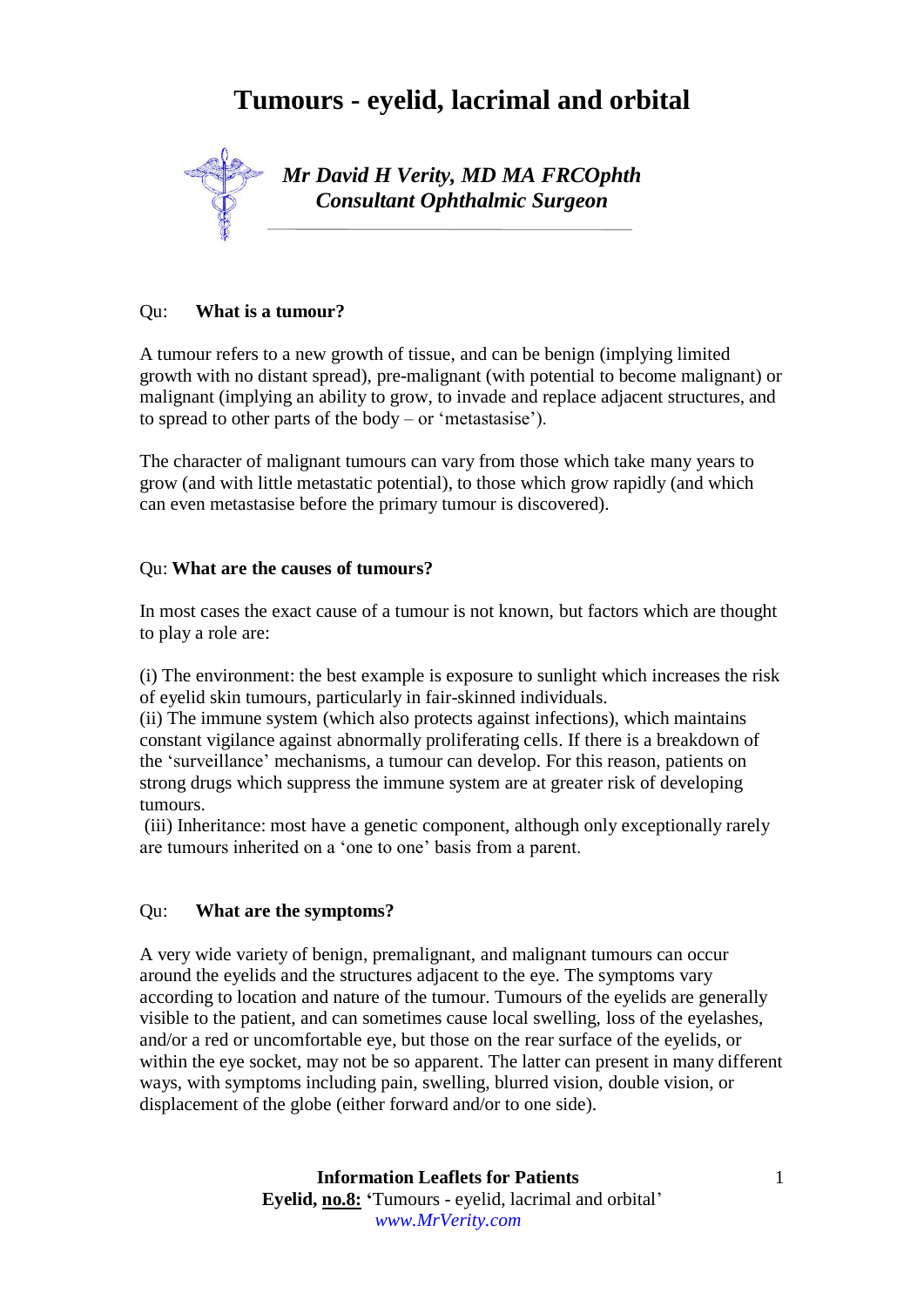#### Qu: **What eyelid tumours can occur?**

Neoplastic diseases of the lid include basal cell carcinoma (BCC, a common and *relatively* indolent growth with virtually no metastatic potential), squamous cell carcinoma (SCC), sebaceous cell carcinoma, melanoma, lymphoma, Merkel cell tumour, and Kaposi's sarcoma (these last three being very rare).

To be certain of a diagnosis, a biopsy is necessary, although in many cases dermatologists are able to treat typical BCCs without performing a biopsy first. However, when a tumour is close to the eyelids, in view of the complex anatomical nature of the eyelids, a biopsy is usually preferred before beginning treatment.

BCCs, SCCs, and melanomas account for 90 %, 5%, and <1% of all neoplastic eyelid lesions respectively. SCC can develop from pre-existing 'pre-malignant' disease (see below). SCC is more aggressive than BCC, and one in twenty patients can develop a recurrence in the same area even though the first excision was complete (on microscopy).

Sebaceous gland carcinoma (SGC) is a rare and aggressive tumour of the sebaceous (meibomian) glands in the eyelids which can spread both locally and by metastasis. A history of *presumed* recurrent chalazion, or chronic unilateral blepharoconjunctivitis (red eyelid margins) always raises suspicion. These rare tumours frequently require the expertise of a head and neck surgeon as well as a general oncologist, because they can spread early to the near-by lymph nodes in the neck, or further afield.

Melanomas are often irregularly pigmented, although some may not be, and can present with inflammation and bleeding. Clinical forms include lentigo maligna, superficial spreading, and nodular melanoma.

## Qu: **What are the 'premalignant' tumours of the eyelids?**

Premalignant disease is quite common, particularly in fair-skinned individuals. These lesions include

- (i) Actinic keratosis (sun damage of the superficial layers of the skin), which can progress to squamous cell carcinoma,
- (ii) Bowens disease (malignancy in the basal layers of the skin, or 'intraepithelial' neoplasia). About 4 % of these lesions progress to squamous cell carcinoma.
- (iii) Lentigo maligna slowly spreading superficial skin pigmentation which becomes invasive in about a third of all patients.

#### **Qu: What is the treatment of eyelid tumours?**

The management of eyelid tumours depends on the many factors such the age and general health of the patient, the nature of the tumour, and whether there could be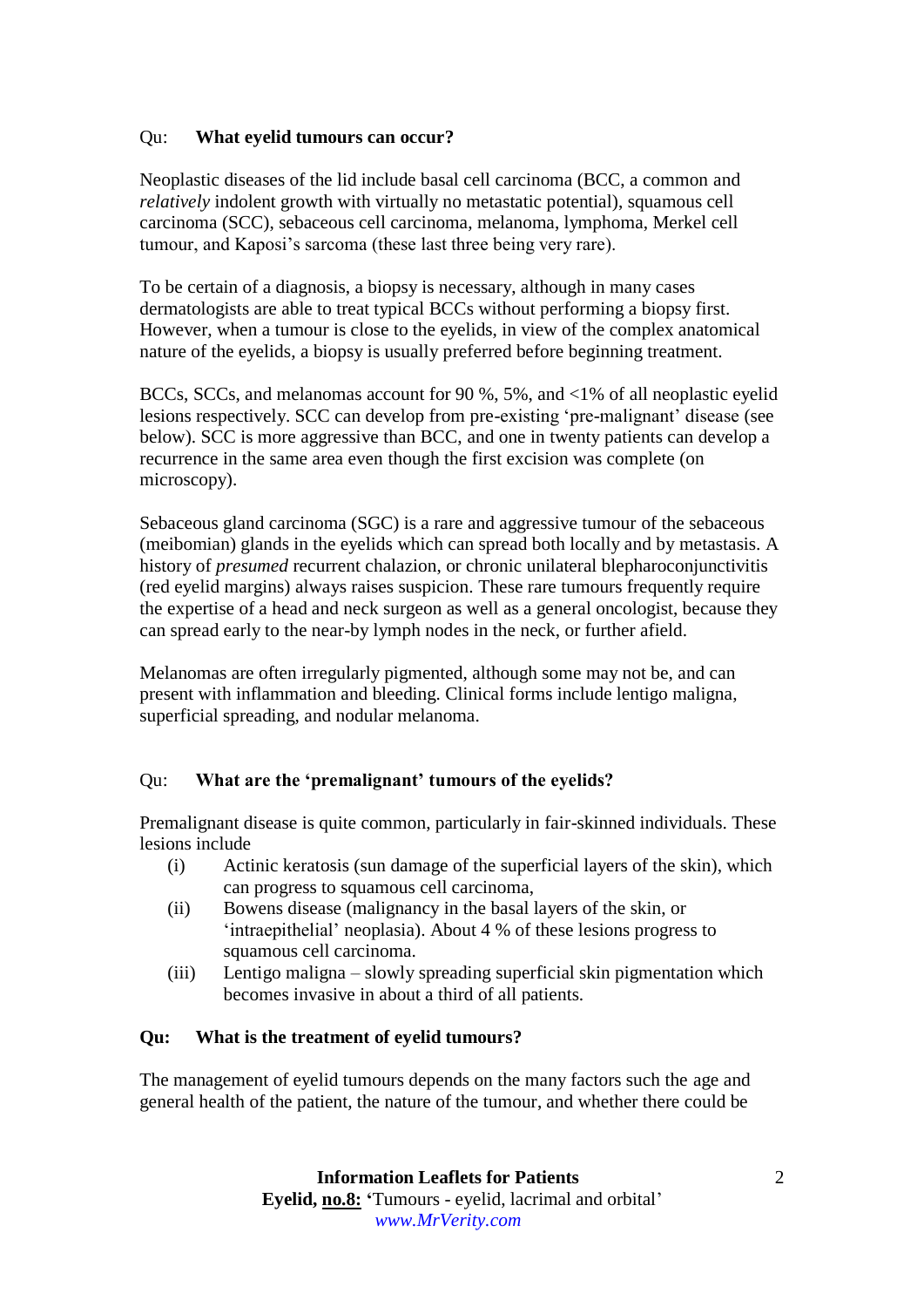local or peripheral spread. Frequently, a general medical and/or oncology opinion are necessary even if a tumour appears to be localised to the eyelid or the orbit.

Eyelid tumours are generally managed with *complete* excision FIRST (this can include Mohs' micrographic surgery, performed by a dermatologist) and subsequent reconstruction.

Reconstruction methods include allowing the defect to heal naturally – often with excellent results, directly closing the defect, or by using a combination of local tissue flaps, skin grafts and /or other grafts (such as ear cartilage or hard palate). Some tumours can be managed with local freezing (cryotherapy), irradiation, or medical treatments which stimulate the immune system to destroy abnormal tumour cells.

Patients with certain tumours (SCC, sebaceous cell carcinoma, and melanoma) also require a general oncological review to exclude disease elsewhere, and this may include surgery to investigate the presence of lymph node involvement in the neck.

## Qu: **What tumours can affect the lacrimal system?**

Tumours which affect the lacrimal system are unusual, these including lymphoma around the lacrimal sac, and intrinsic tumours within the sac itself. A biopsy is required, and the treatment depends on the nature of the tumour, and can include radiotherapy, chemotherapy and wide local excision with reconstruction. *N.B. The vast majority - more than 99% - of swellings at the inner corner of the eyelids (over the lacrimal sac) are due to a benign mucocoele (build up of mucus, and tumours in this position are very rare indeed.*

## Qu: **Can tumours pose a risk to the eye and vision?**

Yes – either as a result of infiltration and distortion of the eyelid with reduced corneal protection (BCC, SCC, SGC), direct involvement of the corneal surface (SGC), and/or spread into the orbit (any tumour). In addition, if left untreated for a long time, complete excision can result in a larger defect (and even *loss of the eye* in rare cases), this necessitating more extensive reconstructive surgery with greater risk to overall protection of the eye.

## Qu: **What tumours can affect the orbit?**

A very wide range of tumours can occur in the orbit, reflecting the different types of tissue in this area. Generally, dedicated CT imaging and a biopsy (of part or of all) of the irregular tissue growth is required before a definitive diagnosis can be made, and treatment started. Certain 'masses' require complete intact excision (based on the history and CT findings), while in others a biopsy is necessary first – this frequently identifying inflammation without any sinister changes. The treatment depends on the severity and extent of the disease, the propensity for spread outside the orbit, and